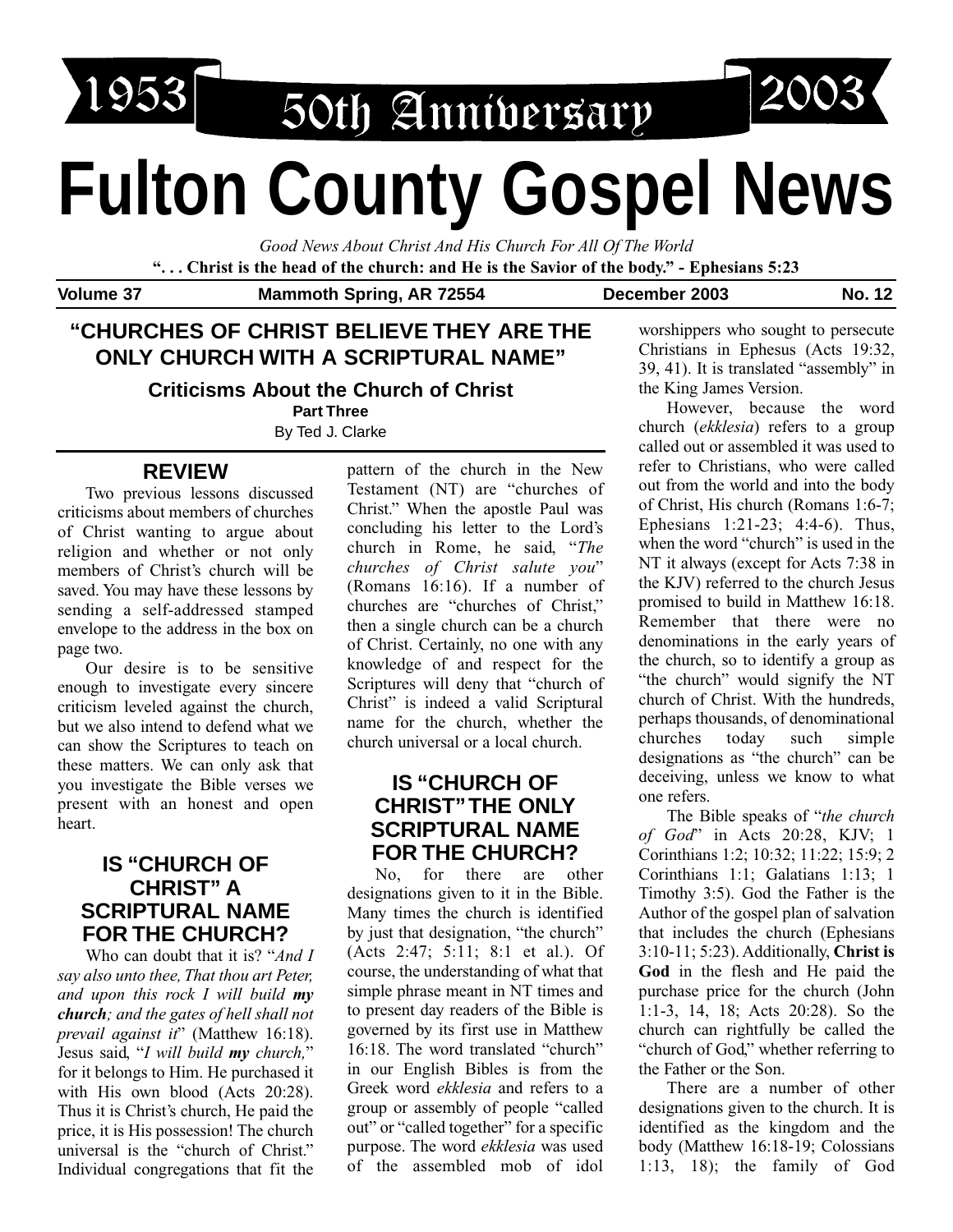#### **FULTON COUNTY GOSPEL NEWS** USPS Publication #211780

. . . is a Periodical publication issued monthly by the Church of Christ at Third and Bethel (P.O. Box 251), Mammoth Spring, AR 72554-0251. **POSTMASTER: Please mail all changes of address to the above address.**

**FCGN** is mailed free of charge to any who care to receive it. We will be happy to add any names to the regular mailing list. If you send in a name we must have a complete address, including number and street name, or R.R. or HCR number, plus box number, or a P.O. Box number and the **NINE DIGIT ZIP CODE**. This paper is supported by voluntary contributions for which we are grateful. Financial information will be furnished upon request. **Mail all address corrections or manuscripts to:**

#### **FULTON COUNTY GOSPEL NEWS** P.O. Box 251 Mammoth Spring, AR 72554

| TED J. CLARKE EDITOR      |  |
|---------------------------|--|
|                           |  |
|                           |  |
| E-Mail cocfcgn@ozarks.com |  |

#### *continued from page 1*

(Ephesians 3:15); house of God (1 Timothy 3:15); and bride of Christ (Romans 7:4; 2 Corinthians 11:2; Revelation 21:9), just to name a few. However, one thing you will notice is that no name or designation gives glory to any man or to a particular doctrine such as most denominational names do.

## **WHY WEAR AN UNSCRIPTURAL DENOMINATIONAL NAME?**

I know this will hit hard and some people will write and say, "Take my name off your mailing list. I don't want to receive your paper any more." All I ask is for you to speak where the Bible speaks; to call Bible things by Bible names and to do Bible things in Bible ways; to have a "thus saith the Lord" for what you teach and practice.

What Bible verse authorizes anyone to wear a religious name like Lutherans or Wesleyans, which are the names of men? "*Now I beseech you, brethren, by the name of our*

*Lord Jesus Christ, that ye all speak the same thing, and that there be no divisions among you; but that ye be perfectly joined together in the same mind and in the same judgment. For it hath been declared unto me of you, my brethren, by them which are of the house of Chloe, that there are contentions among you. Now this I say, that every one of you saith, I am of Paul; and I of Apollos; and I of Cephas; and I of Christ. Is Christ divided? was Paul crucified for you? or were ye baptized in the name of Paul?*" (1 Corinthians 1:10-13). In these words the apostle Paul clearly condemns denominationalism and the practice of calling ourselves by the names of men. Martin Luther, John Wesley, nor any other man was crucified for us. Neither should we be baptized in the name of any man – **so why identify oneself religiously after the name of some man or woman?**

Furthermore, the designations of Baptist singles out the doctrine of baptism; Seventh-Day Adventists emphasizes the Old Testament sabbath and Christ's second coming; Presbyterian keys on a form of church government; Pentecostal exalts the miraculous gifts of the Holy Spirit; Methodist refers to those devoted to the methods of John Wesley for promoting spirituality; Roman Catholics follow different teachings than Greek Catholics; and on and on we could go. There is no scriptural justification for people identifying themselves by emphasis on particular doctrines for names of the church. Where is the glory to God or Christ in such practices? Let's call Bible things by Bible names!

#### **MORE THAN A SCRIPTURAL NAME IS NEEDED**

Truly, to be a NT church of the Lord a religious group must do more than have a Scriptural name. However, such a group **will** wear a biblical name if they intend to identify themselves as the church of the NT.

A right name does not mean necessarily the right church, but a wrong name is surely not the right church. If John Doe's wife's name is Jane Doe and she comes up missing, he will not begin looking for her by identifying her as Mary Doe or Jane Jones. There also may be 500 women with the name Jane Doe and John will have to resort to other marks of identification to find the only one that belongs to him. Likewise, when it comes to identifying the Lord's church there may be many different so-called churches that wear the right name, but they do not bear the other essential features of the bride of Christ, His church.

Only those congregations that belong to Christ, having been added to Him in His body, the church, have a right to identify themselves as being Christ's church or any other scriptural designation (Acts 2:47, KJV; 5:14; 11:24). Only those people who are in the body and obediently follow the Head of the body, Christ, can properly claim to be a part of the church He built and of which He is Savior (Ephesians 1:21-23; 3:21; 4:4-6; 5:23, 25). There is meaning to a name. Does the religious name you wear glorify God or Christ and the church that should wear their names? [To be continued]



**WITHDRAWAL OF FELLOWSHIP**

**Corrective Discipline in the New Testament**

(Part Three) By Ted J. Clarke

## **REVIEW**

We have already discussed some introductory matters regarding this important topic and asked and answered the question, "What was God's practice in the past?" This article deals with New Testament teaching of withdrawing fellowship from the disorderly.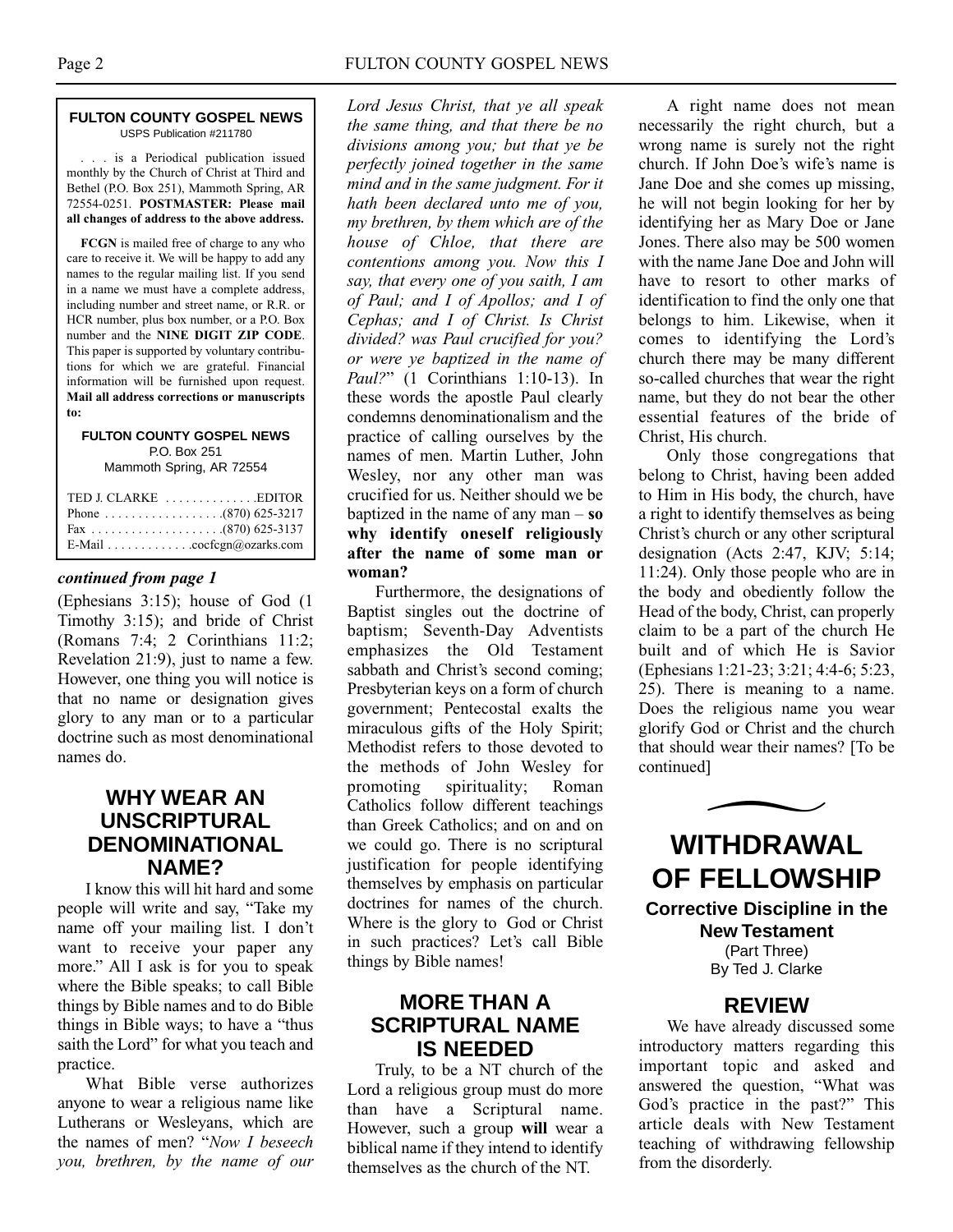#### **COMMANDS TO WITHDRAW FELLOWSHIP**

In Second Thessalonians 3:6 Paul wrote, "*Now we command you, brethren, in the name of our Lord Jesus Christ, that ye withdraw yourselves from every brother that walketh disorderly, and not after the tradition which he received of us.*" This is a **command** "*in the name of our Lord Jesus Christ*"! Why do we not emphasize this as clearly and forcefully as we do "*repent and be baptized in the name of Jesus Christ*" (Acts 2:38; cf. 10:48)? Jesus asked, "*Why do ye call me Lord, Lord, and do not the things which I say?*" (Luke 6:46). Is He Lord over baptism, but not Lord regarding withdrawal of fellowship? The apostle Paul taught He was Lord over both. We are not afraid to insist on baptism for salvation, why are we afraid to insist on withdrawing from the disorderly? Shame on us who do not do so.

In First Corinthians 5:1-13 the apostle Paul dealt with an immoral man who was part of the Corinthian church. Read this account and note the bold print we have highlighted that indicates what Paul told the church to do. "*1 It is reported commonly that there is fornication among you, and such fornication as is not so much as named among the Gentiles, that one should have his father's wife. 2 And ye are puffed up, and have not rather mourned, that he that hath done this deed might be taken away from among you. 3 For I verily, as absent in body, but present in spirit, have judged already, as though I were present, concerning him that hath so done this deed, 4 In the name of our Lord Jesus Christ, when ye are gathered together, and my spirit, with the power of our Lord Jesus Christ, 5 To deliver such an one unto Satan for the destruction of the flesh, that the spirit may be saved in the day of the Lord Jesus. 6 Your glorying is not good. Know ye not that a little leaven leaveneth the whole lump? 7 Purge out therefore the old* *leaven, that ye may be a new lump, as ye are unleavened. For even Christ our passover is sacrificed for us: 8 Therefore let us keep the feast, not with old leaven, neither with the leaven of malice and wickedness; but with the unleavened bread of sincerity and truth. 9 I wrote unto you in an epistle not to company with fornicators: 10 Yet not altogether with the fornicators of this world, or with the covetous, or extortioners, or with idolaters; for then must ye needs go out of the world. 11 But now I have written unto you not to keep company, if any man that is called a brother be a fornicator, or covetous, or an idolater, or a railer, or a drunkard, or an extortioner; with such an one no not to eat. 12 For what have I to do to judge them also that are without? do not ye judge them that are within? 13 But them that are without God judgeth. Therefore put away from among yourselves that wicked person."* The apostle Paul was emphatic that this man was to be put out of fellowship with the other members of the church! Furthermore, Paul listed several other kinds of brethren with whom we can have no fellowship. In the Thessalonian passage above he expanded that to include "*every brother* [or sister] *that walketh disorderly, and not after the tradition which he received of us.*" The *continued on page 4*

"tradition" that Paul spoke of is not manmade teaching but what was "handed down" to them by the inspired teachers of the New Testament (NT) faith. In a previous section of this letter Paul had said, "*Therefore, brethren, stand fast, and hold the traditions which ye have been taught, whether by word, or our epistle*" (2 Thessalonians 2:15).

Another command to refuse fellowship is seen in Second John 9- 11. "*Whosoever transgresseth, and abideth not in the doctrine of Christ, hath not God. He that abideth in the doctrine of Christ, he hath both the Father and the Son. If there come any unto you, and bring not this doctrine, receive him not into your house, neither bid him God speed: For he that biddeth him God speed is partaker of his evil deeds.*" To offer company to or to render aid or comfort to a false teacher is a serious offense and brings one under the same condemnation that is due the false teacher. In another place Paul said, "*Now I beseech you, brethren, mark them which cause divisions and offences contrary to the doctrine which ye have learned; and avoid them. For they that are such serve not our Lord Jesus Christ, but their own belly; and by good words and fair speeches deceive the hearts of the simple*" (Romans 16:17-18).



*We are thankful to God and to you for all your prayers and financial support this past year. May God bless you all with a wonderful holiday season and a healthy and prosperous new year!* 

*To all our readers and supporters*

*You are special to us all!*

**Mammoth Spring Church of Christ** Publishers of **Fulton County Gospel News**

*Please help us as you are able in 2004!*